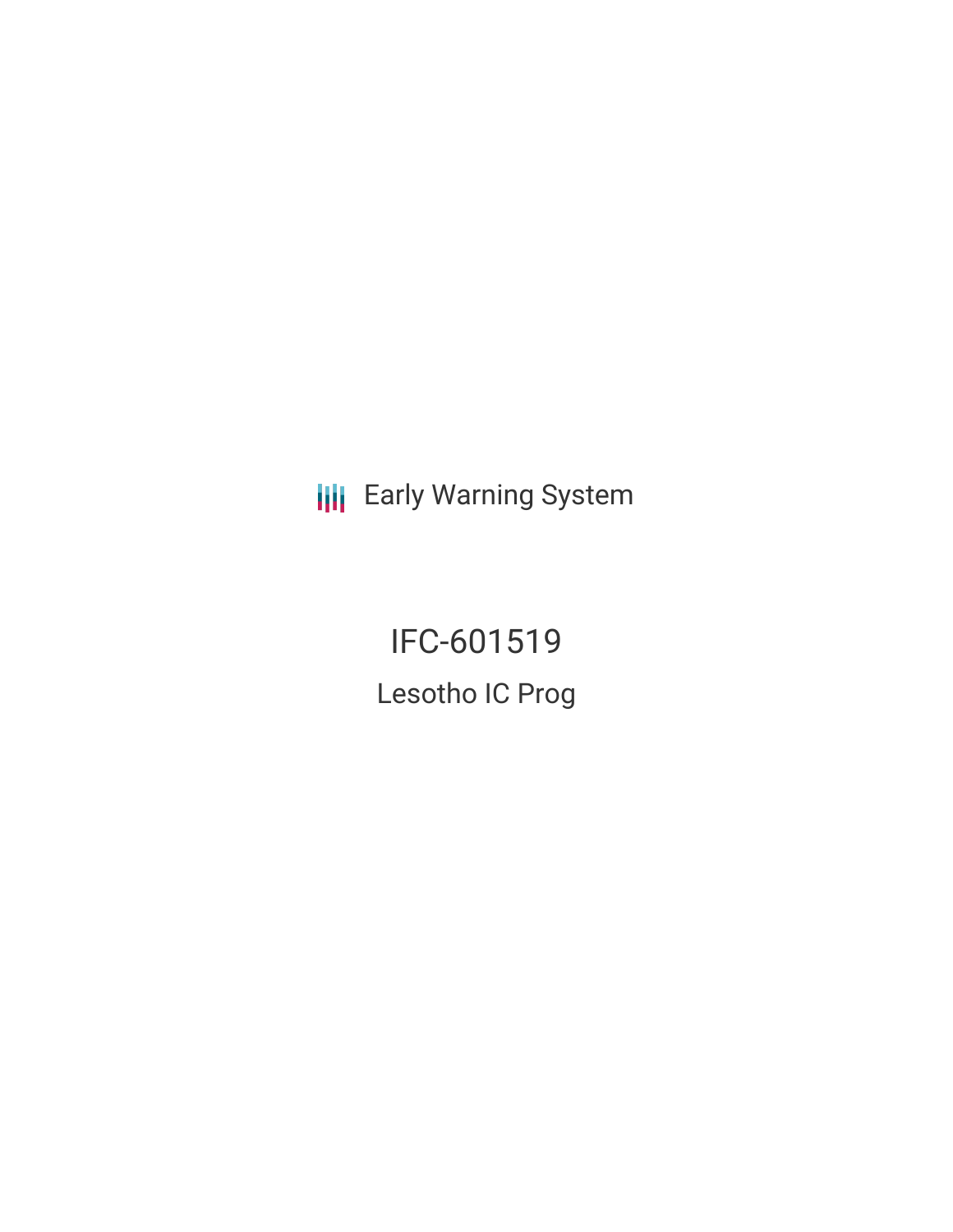

# **Quick Facts**

| <b>Countries</b>              | Lesotho                                   |
|-------------------------------|-------------------------------------------|
| <b>Financial Institutions</b> | International Finance Corporation (IFC)   |
| <b>Status</b>                 | Active                                    |
| <b>Bank Risk Rating</b>       | U                                         |
| <b>Voting Date</b>            | 2017-04-11                                |
| <b>Borrower</b>               | Government of Lesotho                     |
| <b>Sectors</b>                | Industry and Trade, Technical Cooperation |
| <b>Investment Type(s)</b>     | <b>Advisory Services</b>                  |
| <b>Project Cost (USD)</b>     | $$1.40$ million                           |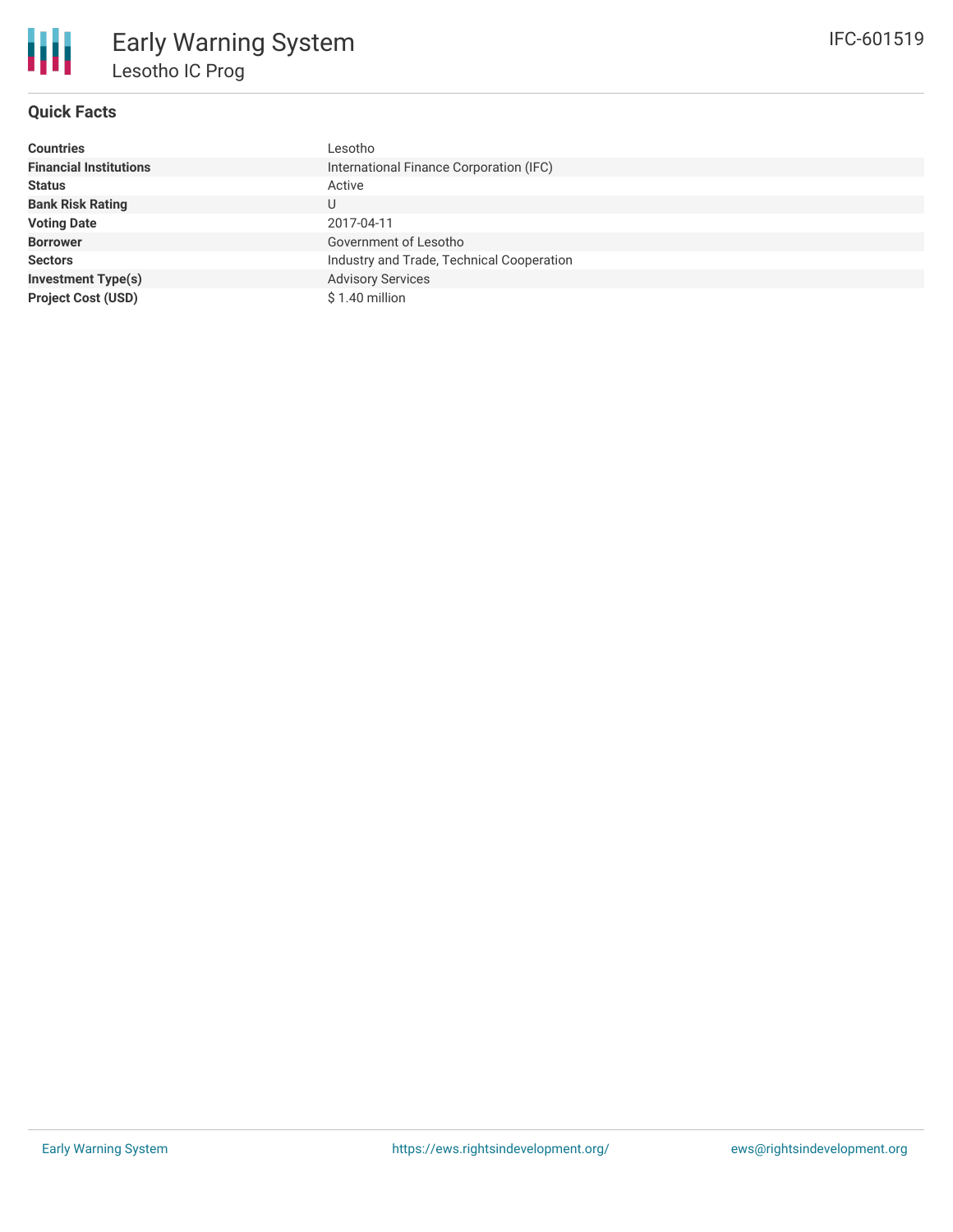

## **Project Description**

Further to consultations with relevant stakeholders, the program will focus on assisting the Government of Lesotho to register improvement in a few areas of focus with a view to improving the business environment. It will seek to deliver Doing Business Reforms; to develop an industry focus in key strategic sectors, especially agribusiness textiles and apparel; to attract and retain foreign direct investment (Investment Policy and Promotion) and to improve in trading across borders (Trade Facilitation and Logistics).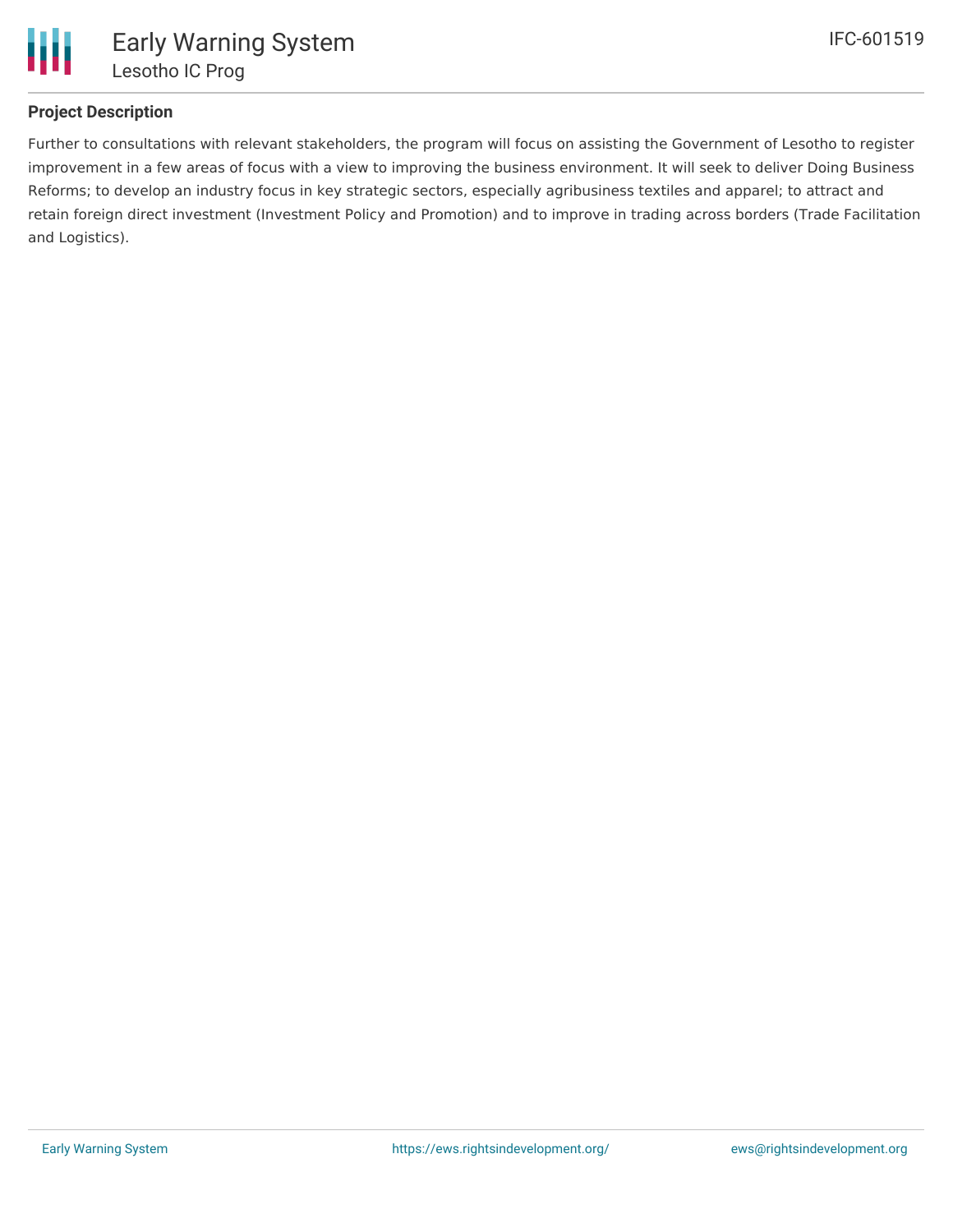### **Investment Description**

• International Finance Corporation (IFC)